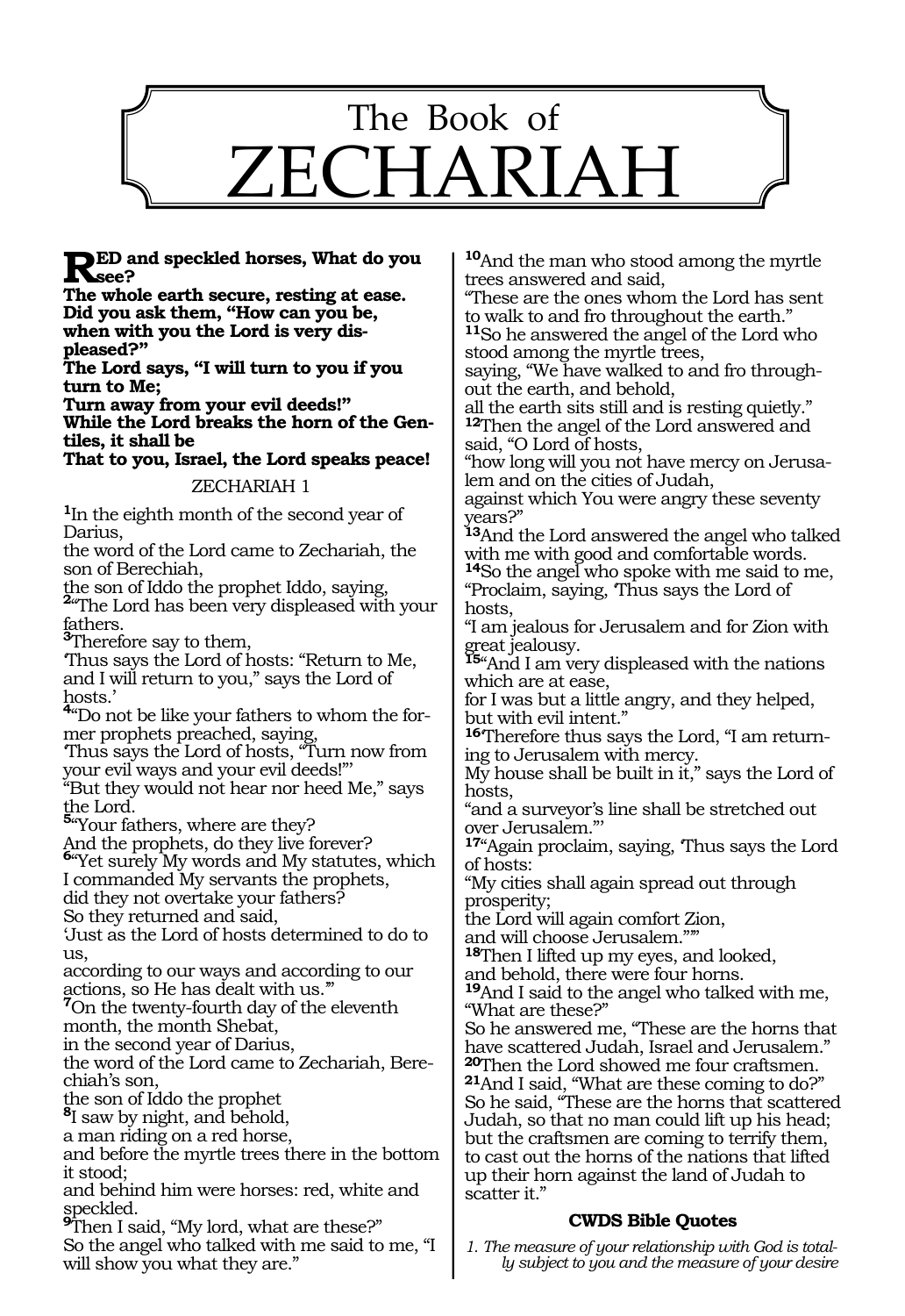*for Him; you return and He will; you draw near and He will; you have it all in your hands.* 

- *2. If you are determined to pursue sin, then you will experience every word of judgment determined against you.*
- *3. It is less costly, less painful and less humiliating to return upon hearing the word than to have the word turn upon you.*
- *4. The spirit of the Lord roams the earth, scrutinizing every nation, every person and every action.*
- *5. God's measure against His people is corrective not punitive, never be punishing with His people or He will express His full measure against you.*
- *6. The heart of God for His people is love, restoration, blessings and peace; His heart never changes even when His anger is unleashed.*
- *7. The great jealousy of God for His people releases love to gather them to Him and unleashes judgment against everyone who scatters them from Him or harms them in any way.*
- *8. Never be happy to be the rod of punishment for the people of God for when the anger of God is turned from His people He will examine and punish the rod.*
- *9. The thoughts of God for Jerusalem are comfort and prosperity perpetually; enter into His heart and pray for their peace and prosperity and you will enter into His good plan for them.*
- *10. Everything that happens in the natural has a spiritual signature; Israel was delivered to the nations, but the credit was given to horns(principalities), released in the spiritual to scatter them; Israel's return was predicated on the angelic casting out of the horns.*
- *11. The principalities that defeated your fore-fathers do not leave unless they are dealt with spiritually.*
- *12. There are angelic craftsmen assigned to cut off and destroy every violent horn released to scatter and divide the people of God and to prevent their return to prosperity.*

#### **PRAYER POINTS**

- • Loving and merciful Father, You gave Your Son to die the death of the cross for my sins, I will draw near to You to accept the position and relationship endowed by the cross and to access every provision of the cross. Amen.
- • Father God, let my heart be a ready receptacle for Your word with the tenderness of Josiah, and let change be easy for me, in the name of Jesus. Amen.
- • Merciful Father, I will respond to Your persistent love and merciful kindness. When Your word speaks to me I will turn to You with my whole heart, in the name of Jesus.
- • Father God, reward every evil person who has exacted blood in the defeat of believers with the punishment of Saul; let them suffer for the love of men and in service to their King. Amen.
- • O Lord God of Abraham, the God who keeps covenant, continue to be a wall of fire around Israel and Jerusalem; let the blessing of prosperity rest in their midst and let their strong enemies be put to shame. Amen.

#### **He who touches you, touches God's delight,**

**Touches the apple of God's eyes; He shall shake His hand, and they shall be spoilt.** 

#### **Then unto the Lord many nations shall be joined,**

#### **And the Lord shall dwell in the midst of His delight.**

### ZECHARIAH 2

**<sup>1</sup>**I lifted up my eyes and looked,

and beheld a man with a measuring line in his hand.

**<sup>2</sup>**So I said, "Where are you going?"

And he said to me,

"To measure the length and width of Jerusa- lem."

**<sup>3</sup>**And the angel who talked was going out, as he went, another angel was coming out to meet him,

**<sup>4</sup>**who said to him, "Run, speak to this young man, saying:

'Jerusalem shall be inhabited as towns without walls,

because of the multitude of men and livestock in it.

**<sup>5</sup>**For I,' says the Lord, 'will be a wall of fire all around her, and I will be the glory in her midst.'"

**<sup>6</sup>**"'Up, up! Flee from the land of the north," says the Lord;

"for like the four winds of heaven, I have spread you abroad.

**<sup>7</sup>**Rise Zion! Escape, you who dwell with the daughter of Babylon; deliver yourself out."

**<sup>8</sup>**For thus says your God, the Lord of hosts: "He has sent Me after glory, to the nation which plunders you,

for he who touches you, touches the apple of His eye.

**<sup>9</sup>**For surely I will shake My hand against them,

and they shall become plunder for their servants.

Then you will know that the Lord of hosts has sent me.

**<sup>10</sup>**"Sing and rejoice, O daughter of Zion! For behold, I am coming, and I will dwell in your midst," says the Lord God.

**<sup>11</sup>**"In that day, many nations shall be joined to the Lord,

and they shall become My people.

And in your midst I shall dwell.

Then you shall know that the Lord of hosts has sent Me to you.

**<sup>12</sup>**"And the Lord will possess Judah as His inheritance in the Holy Land,

and will again choose Jerusalem.

**<sup>13</sup>**Be silent, O flesh before the Lord,

for He is aroused from His holy habitation!"

#### **CWDS Bible Quotes**

- *1. Brokenness is the measure of your wholesomeness.*
- *2. God who has the full measure, has the length the breadth and the full timing of your breakthrough fully measured out.*
- *3. The fire within your walls, (your body which is God's temple) is a wall of fire around you and*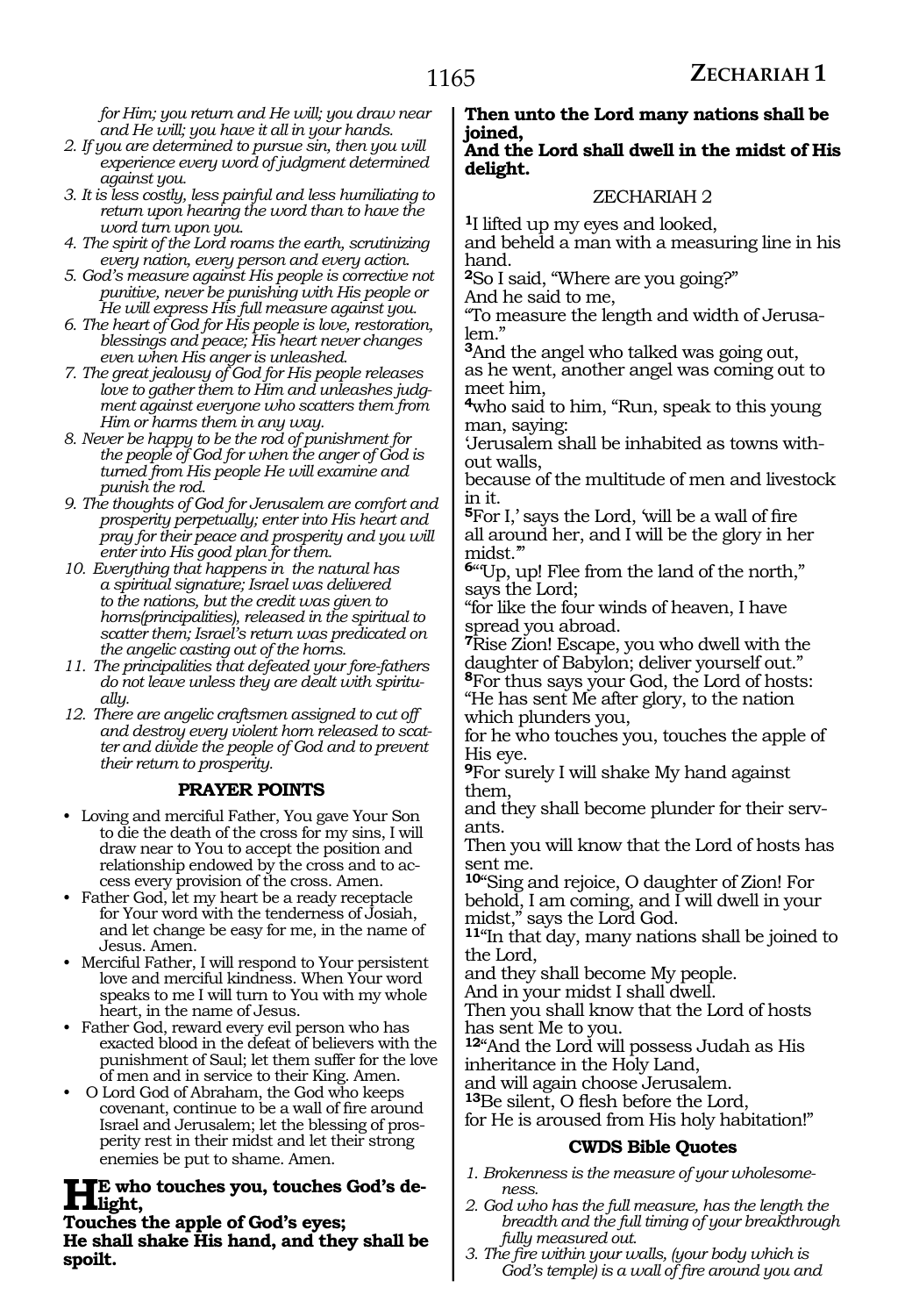*glory in your midst.*

- *4. The envy of their eye is the apple of His; they touch you they touch treasured possession of your strong Defender.*
- *5. Like a rosy fruit in your garden that you have your eyes on that can touch, even so nobody dares touch you for you are the apple of God's eye.*
- *6. Never surrender your confidence, for the mighty God who cannot be defeated will never surrender the apple of His eye.*
- *7. The power who shakes His hand and makes the enemy quake and become spoils, is the power that speaks up for you.*
- *8. Seek the Lord and not strong nations because when the Lord favors you, you become the favorite of nations.*
- *9. His glory in you changes your story; as with Jerusalem His wall of fire will surround every habitation of His glory.*
- *10. Nations are drawn to the glory of the Lord wherever it is on display; with His glory in your midst they will be drawn to you.*
- *11. The distinction of Jerusalem is the presence of the Lord; magnify the presence you carry.*
- *12. Be aroused with passion for the Lord and the Lord will be aroused with such passion from within you, it will put nations to silence.*

# **PRAYER POINTS**

- • My Father, my God, I will walk in humility and brokenness before You always, in the name of Jesus. Amen.
- • Most holy God, I thank You for making me a candidate for Your fiery protection and the outpouring of Your glory. Amen.
- Most High God, thank You for the value You place on me; I am precious, treasured and beautiful in Your sight, and I love it. Amen.
- • Father God, I am awed by Your matchless power and amazed that You have placed it at my disposal, in the name of Jesus.
- Morning, noon and night I will seek You Lord; I will look to You and praise You at all times. You are glorious in my sight. Give me the power to show You off to the nations. Amen.
- • Marvelous God, I am passionate for You and for Your glory. Your presence makes me ecstatic. Amen.

#### *"***THE Lord rebuke you, Satan! Take your filthy rags From off Joshua the High Priest; Step away from the BRANCH!" The Lord charged Joshua, and I heard Him say,**

**"Keep My charge and walk in My ways, For I will remove the sins of the land in just one day;**

#### **And men will call their neighbor to come under the tree!"**

#### ZECHARIAH 3

**<sup>1</sup>**Then he showed me Joshua the high priest; standing before the angel of the Lord, and Satan stood at his right hand to resist him.

**<sup>2</sup>**And the Lord said to Satan, "The Lord rebuke you Satan!

The LORD who has chosen Jerusalem rebukes you!

Is this not a brand plucked from the fire?" **<sup>3</sup>**Now Joshua was clothed with filthy garments,

and before the angel he stood.

**<sup>4</sup>**Then He answered and spoke to those who stood before him, saying,

"Take away the filthy garments from him." And he said to him, "Behold, I have removed your iniquity from you,

and I will clothe you with a change of garments."

**<sup>5</sup>**And I said, "Let them set a clean turban on his head."

So they placed a clean turban on his head, and they clothed him with the garments. And the angel of the Lord stood by.

**<sup>6</sup>**Then the angel of the Lord admonished Joshua, saying,

**<sup>7</sup>**"Thus says the Lord of hosts:

'If you walk in My ways, and if you will keep My command,

then you shall also judge My house and have charge of My courts;

I will give you places to walk among these who stand here.

**<sup>8</sup>**"'Hear, O Joshua the high priest,

you and your companions who sit before you, for they are a wondrous sign;

**<sup>9</sup>**for behold, I am bringing forth My Servant the Branch.

For behold, the stone that I have laid before Joshua:

upon the stone are seven eyes.

And I will engrave its inscription,'

says the Lord of hosts.

'and I will remove the iniquity of the land in one day.

**<sup>10</sup>** In that day,' says the Lord of hosts, 'everyone will invite his neighbor, under his vine and under his fig tree.'"

#### **CWDS Bible Quotes**

- *1. Keep it simple and effective, understand spiritual authority and engage the name of the Lord; Satan responds to this rebuke, "The Lord rebukes you Satan."*
- *2. You are a brand plucked out of the fire by the blood of Jesus and given a new lease on life; that makes you brand new, not just a burning fire brand.*
- *3. The cross makes the filthy glorious and completely washes iniquity away.*
- *4. God propositions you to walk in His ways and keep His command so He can position you and establish you in Him.*
- *5. One moment, one sacrifice, one Savior, the Branch sums up one memorable day when all iniquity was removed.*
- *6. Now that the sacrifice is complete, it is the season to invite your neighbor into your inheritance.*

# **PRAYER POINTS**

- The Lord rebuke you Satan. Amen. I speak to all your evil attempts to bring failure and turmoil into my life; the Lord rebuke you. Amen.
- I thank You Father for taking what was left of me and making it into the best of me, brand new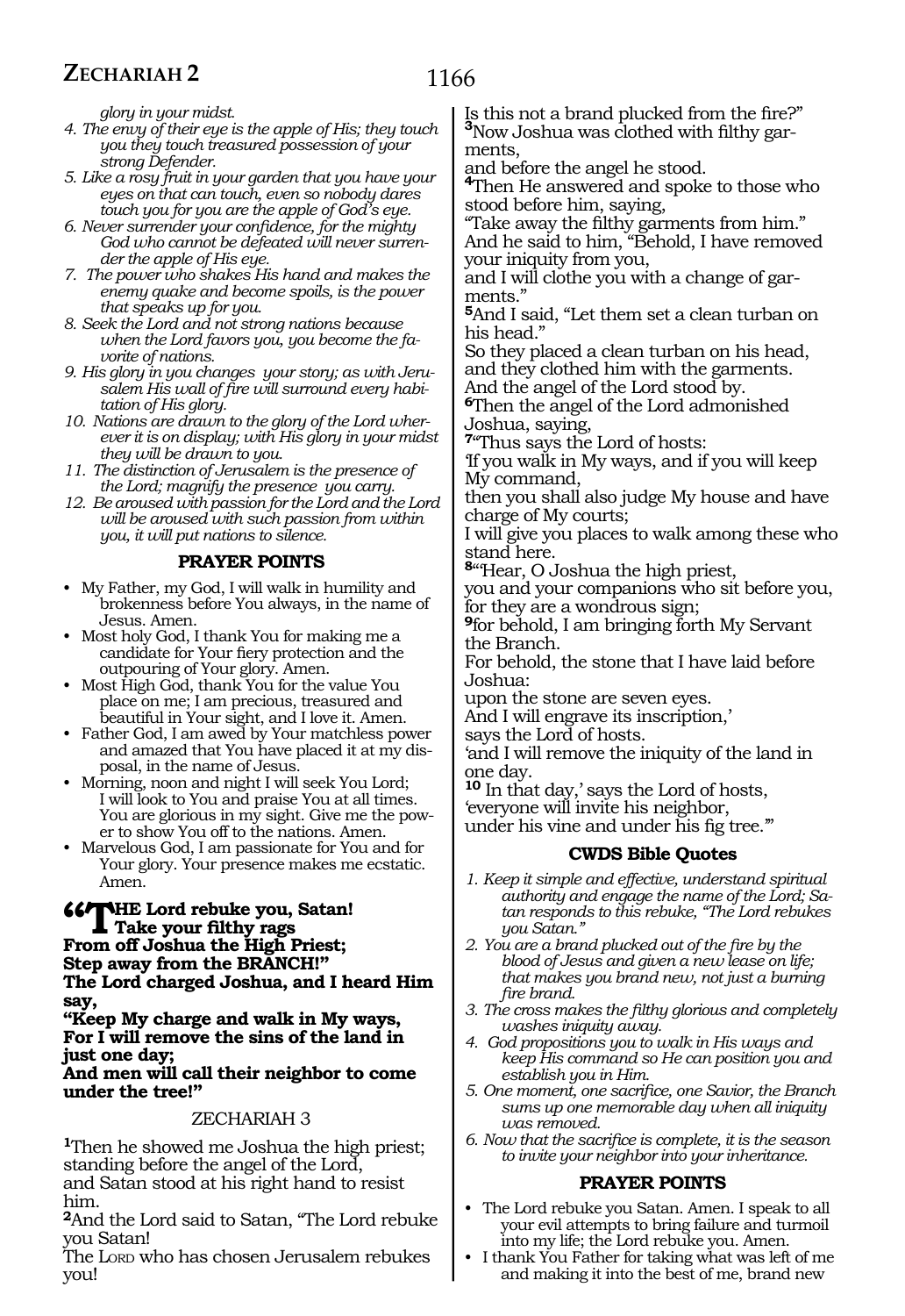and burning hot on fire for You. Amen.

- • I come to the foot of the cross and apply the blood of Jesus to every area of my life now. Thank You Jesus for Your blood that washes away all filthiness from me. Amen.
- • My only Lord God, I will walk in Your ways and keep Your commands; I live to please You. Amen.
- • Jesus, I celebrate the cross every day; it is the most memorable and momentous occasion of my life; thank You Jesus. Amen.
- Let every power assigned by the enemy to keep Christians silent about their hope be dispelled by the power in the blood of Jesus Christ; Father, give believers a generous spirit to invite the unsaved into their inheritance, in the name of Jesus.

# **"Comparison Spirit, not by power,<br>
We But by My Spirit," says the Lord.**<br>
"There have degrained the day of small. **"They have despised the day of small**

**things, But they shall see a finished work!" "Prophet, what do you see?" I am seeing two olive trees, And I asked, "What are these?" I saw a plumbline in the hand, And the eyes of the Lord shining therefrom!**

#### ZECHARIAH 4

**<sup>1</sup>**Now the angel of the Lord who talked with me,

came back and wakened me, as a man who is wakened out of his sleep.

**<sup>2</sup>**And he said to me, "What do you see?" So I said, "I see a lampstand of solid gold, and on the stand seven lamps with seven pipes to the seven lamps.

**<sup>3</sup>**Two olive trees are by it, one on the right of the bowl and the other at its left."

**<sup>4</sup>**So I answered and spoke to the angel who talked with me saying,

"What are these, my lord?"

**<sup>5</sup>**Then the angel who talked with me answered me and said to me,

"Don't you know what these are?"

And I said, "No, I do not know, my lord."

Then the angel spoke and answered,

**<sup>6</sup>**He said to me "This is the word of the Lord to Zerubbabel:

'Not by might, nor by power, but by My Spirit!' says the LORD of hosts.

**<sup>7</sup>**'Who are you, O great mountain?

Before Zerubbabel, you shall become a plain. And he shall bring forth the headstones, with shouts of "Grace, grace!"'"

**<sup>8</sup>**Moreover, the word of the Lord came to me, saying,

**9**"The hands of Zerubbabel have laid the foundation of this temple,

his hands shall finish it also,

then you will know that the Lord of hosts has sent me to you.

**<sup>10</sup>**For who has despised the day of small things?

For these seven rejoice to see the plumbline in the hand of Zerubbabel.

They are the eyes of the Lord, which scan to and fro throughout the whole earth."

**<sup>11</sup>**Then I answered and said to him,

"What are these two olive trees,

at the right and left sides of the lampstand?" **<sup>12</sup>**And I questioned him further,

"What are these two olive branches that drip into the receptacles of the two golden pipes from which the golden oil drains?"

**<sup>13</sup>**Then he answered me and said, "Do you not know what these are?"

And I said, "No, my lord."

**<sup>14</sup>**So he said, "These are the two anointed ones who stand beside the Lord of the whole earth!"

#### **CWDS Bible Quotes**

- *1. Your best effort is counted as a relatively big failure; His smallest involvement is your big success.*
- *2. Submit your mighty power and your powerful might to the gentle spirit of an Omnipotent God.*
- *3. Keep your lamps burning; flow in the anointing; surrender to the knowledge that your breakthrough is not in your strength but in your breakout in His presence.*
- *4. You will know how to target your efforts if you understand that the outcome is not subject to efforts but to the Spirit of God. Love Him with all your heart, your mind and your strength.*
- *5. A measure of grace is more potent than monumental efforts; a moment of grace is more productive than a lifetime of exertion.*
- *6. Fire up your lamps, prayer up your life and see mountains crumble before you.*
- *7. Let your cry be grace when your task is great; grace will cause you to complete what effort struggles to do.*
- *8. Every great thing you celebrate began with small beginnings; never despise small beginnings, it is strategic positioning.*
- *9. The eyes of the Lord are roaming the earth for those who will stretch out the plumbline and appropriate His word by faith.*
- *10. The Anointed One is still in position, the anointing is still dripping, are you positioned to receive it?*

#### **PRAYER POINTS**

- Mighty God, I refuse to do it alone; let grace override and overtake my greatest efforts. Amen.
- I cry grace, grace to my mountains; I will seek You Lord with all my might and all my strength for You make my impossible possible and my difficult easy. Amen.
- Father I commit to be faithful with everything You have placed in my charge, however small; make me a candidate for divine promotion today. Amen.
- Yes my King and my God, I will take the journey from beginning to the end with overcoming faith and tenacious persistence. Amen.
- Let the anointing of the living God drip upon me continually; living water flow through my belly, in the name of Jesus. Amen.

**THERE** is a curse going forth<br>
Over the face of the whole earth,<br> **Pecting in the houses of this use Resting in the houses of thieves, Consuming those who swear falsely in de-**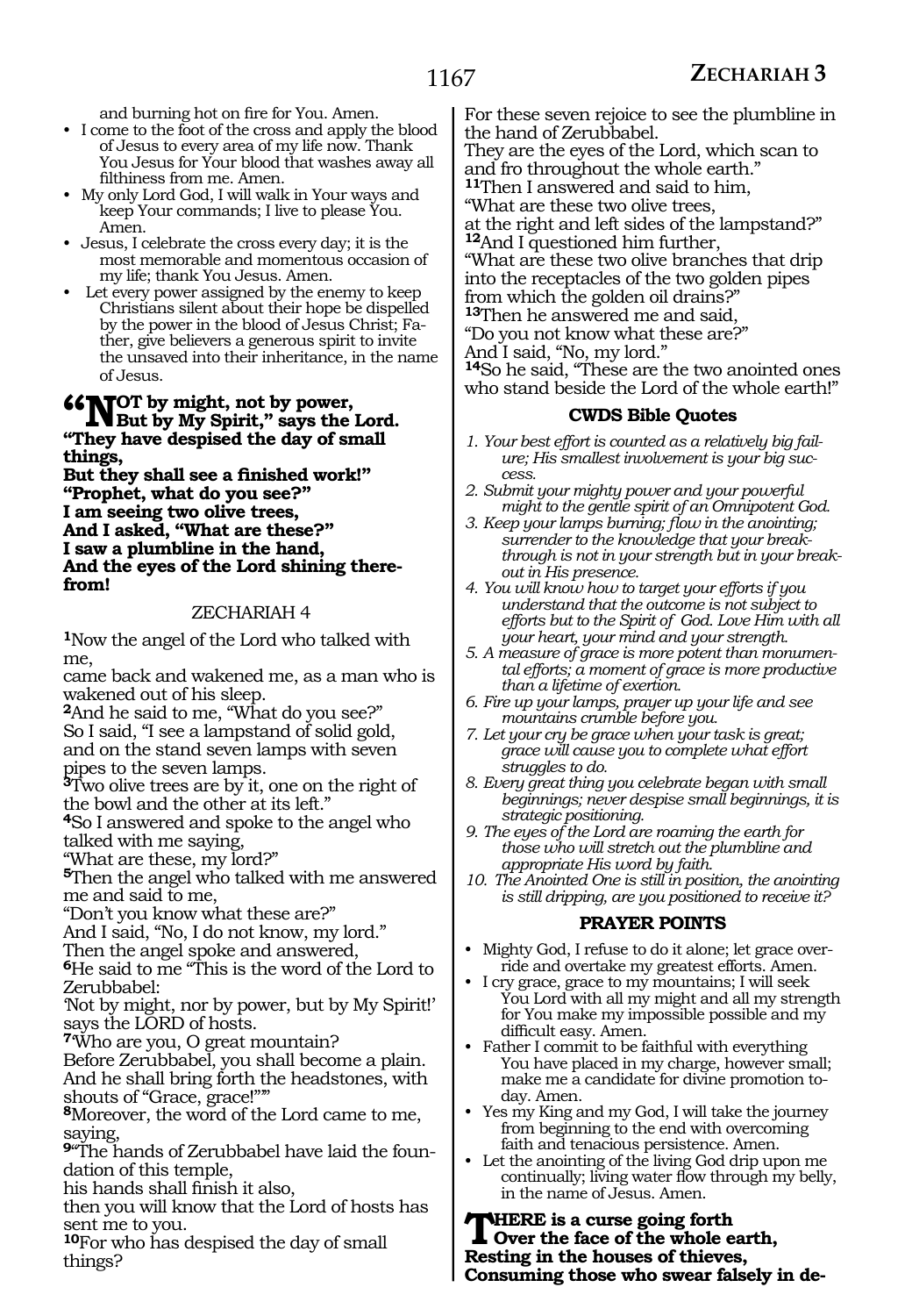#### **ceit!**

#### **In the midst of an ephah, wickedness is placed;**

#### **They have laid a base for her upon Shinar's plain!**

#### ZECHARIAH 5

**<sup>1</sup>**Then I turned and lifted up my eyes, and be- hold, <sup>I</sup> saw there a flying scroll, **<sup>2</sup>**And he said to me, "What do you see?"

So I answered, "I see a flying scroll.

Its length is twenty cubits and its width ten

cubits.

**<sup>3</sup>**Then he said to me, "This is the curse that goes out over the face of the whole earth: every thief shall be cut off,

according to this side of the scroll;

and everyone who swears falsely shall be cut off, according to that side of it."

**<sup>4</sup>**"I will send out the curse," says the Lord of hosts.

"It shall enter the house of the thief, and the house of the one who swears falsely by My name.

It shall remain in the midst of his house, and consume it with its timber and stones."

**<sup>5</sup>**Then the angel who talked with me came out and said to me,

"Lift up your eyes and see what this is that goes forth."

**<sup>6</sup>**So I asked, "What is it?" And he said,

"This is a basket that is going forth." He also said "This is their resemblance throughout all the earth:

**<sup>7</sup>**"here is a talent of lead lifted up,

and this is a woman sitting inside the basket." **<sup>8</sup>**Then he said, "This is Wickedness!"

And he thrust her down into the midst of the basket,

and he threw the lead cover over its mouth. **<sup>9</sup>**Then I lifted up my eyes and looked,

and there were two women coming with the wind in their wings,

for they had wings like the wings of a stork, and they lifted up the basket between earth and heaven.

**<sup>10</sup>**So I said to the angel who talked with me, "Where are these carrying the basket?"

**<sup>11</sup>**And he said to me, "To build a house in the land of Shinar;

when it is finished, the basket will be set there on its base."

# **CWDS Bible Quotes**

*1. A scroll has been dislodged from heaven to dislodge and expel theft, falsehood and perjury. Heaven actively hates these.* 

- *2. There is a curse released from heaven that is attracted to the house of thieves; exit the house of thieves and falsehood or the curse will block all your exits.*
- *3. There is a demonic platform to establish wickedness, but angelic opposition to every person engaged in it.*

*4. There is only one place for wickedness in the* 

*earth; to be bound, sealed and exiled to desolate places.* 

#### **PRAYER POINTS**

- Father God, by the power in the blood of Jesus and the fire of the Holy Ghost, let every thieving and lying spirit be purged away from our government, judiciary and public officials. Amen.
- I refuse to be a companion of liars and thieves; truth shall proceed from my lips at all times. I refuse to lie for advantage, in the name of Jesus.
- Let every spirit of wickedness operating in this nation be bound and be scattered to desolation, in the name of Jesus.
- • Righteous Father, let wickedness find no place of rest or release in the earth, in the name of Jesus. Amen.

# **A CROWN of silver and of gold,<br>
<b>A** On Joshua's head let it stand,<br>
For out of his place there abell on **For out of his place there shall grow The man whose name is The BRANCH! When the Lord's horses have gone forth And quieted His Spirit in the north, Those who are far off shall come To build His temple in the land!**

#### ZECHARIAH 6

**<sup>1</sup>**I turned and lifted up my eyes, and I looked and there, behold, four chariots were coming from between two mountains,

and the mountains were mountains of bronze. **<sup>2</sup>**With the first chariot were red horses;

and the horses with the second chariot were black.

**<sup>3</sup>**With the third chariot white horses, and with the fourth chariot grizzled horses; strong steeds.

**<sup>4</sup>**Then I answered and said to the angel who talked with me,

"What are these my Lord?"

**<sup>5</sup>**The angel answered and said to me,

"These are four spirits of heaven who go forth from standing before the Lord of all the earth. **<sup>6</sup>**The one with the black horses is going into the North Country,

the white horses are going after them,

the grizzled are going towards the south coun-<br>try."

**<sup>7</sup>**Then the strong steeds went forth, eager to go,

that they might walk to and fro throughout the earth.

**<sup>8</sup>**And He said, "Go and walk to and fro throughout the earth."

So they walked to and fro throughout all the earth.

Then he called to me, and spoke to me, saying,

"See, those who go toward the North Country have given rest to My Spirit in the North Country."

**9**Then the word of the Lord came to me, saying,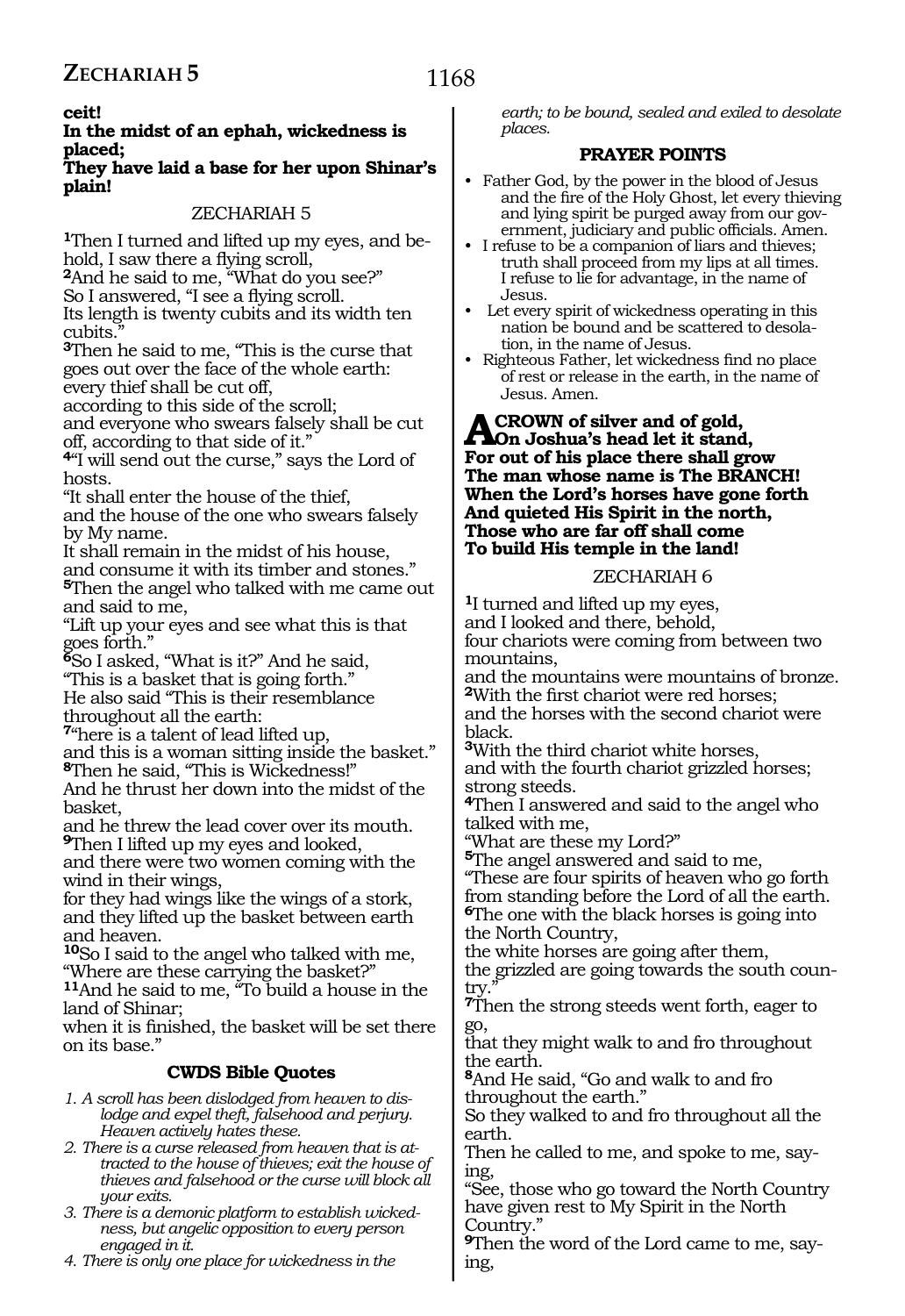**<sup>10</sup>**"Receive the gift from the captives,

from Heldai, Tobijah and Jedaiah,

who have come from Babylon,

and go the same day and enter the house of Josiah son of Zephaniah.

**11**"Take the silver and the gold, make an elaborate crown,

and set it on the head of Joshua the son of Jehozadak, the high priest.

**<sup>12</sup>**Then speak to him, saying,

'Thus speaks the Lord of hosts, saying,

"Behold the Man whose name is The BRANCH,

from His place He shall grow,

and He shall build the temple of the Lord.

**<sup>13</sup>**"Yes, He shall build the temple of the Lord, He shall bear the glory,

and He shall sit and rule on His throne;

so He shall be a priest on His throne,

and the counsel of peace shall be between them both."'

**<sup>14</sup>**"Now the elaborate crown shall be for a memorial in the temple of the Lord for Heldai, Tobijah and Jedaiah,

and Hen the son of Zephaniah.

**<sup>15</sup>**"And those who are far away shall come and build the temple of the Lord.

then you will know that the Lord of hosts has sent me to you.

And this shall come to pass if you diligently obey the voice of the Lord your God."

# **CWDS Bible Quotes**

*1. The Spirit of the Lord has been assigned throughout the earth to actively fulfil the will of God in the earth.* 

- *2. The Spirit of the Lord in the earth seeks rest; let the people of the Lord find no rest until they give the Spirit of the Lord the rest it desires.*
- *3. Keep giving persistently; it is the gift of the people that crowns the priests to declare Jesus, the Branch.*

*4. The Branch is designated to branch out and to build the temple, or rather living temples.*

*5. The glory, authority and the priesthood belongs to the Branch; He is the Prince of peace.*

*6. Prophetic declaration may come with conditional fulfilments; it may depend on your response. You have everything if you diligently obey, but nothing if you don't.*

*7. Your diligent obedience is the key that unlocks the good word of the Lord for you.*

# **PRAYER POINTS**

- • Father, I will give no rest to my eyelids nor slumber to my lips until Your Spirit finds rest in the hearts of people everywhere. Amen.
- Holy Spirit, we value Your presence in the earth today; let the hearts of people everywhere be sensitive to Your presence and to Your work, in the name of Jesus. Amen.
- • Let the spirit of generosity and selfless giving fall upon the body of believers so that the gospel may move forward and the Lord Jesus may be crowned in the hearts of men. Amen.
- • I speak to the hearts of sinners and command them to be receptive to the gospel of the Living God, in the name of Jesus. Amen.

Father, I will be diligent to obey all the instructions in Your word so I may receive all the promises of Your word. Amen.

# **ICRIED to you; you will cry to Me;**<br>Therefore execute judgment and mercy!<br>My message today is the same as it has **My message today is the same as it has always been:**

**Do not oppress the poor and the stranger; Do not imagine evil things! I cry to you; you stop your ear; You cry to Me; I will not hear!**

#### ZECHARIAH 7

**<sup>1</sup>**In the fourth year of Darius the king, to Zechariah the word of the Lord came, on the fourth day of Chislev, the ninth month, **<sup>2</sup>**when the people sent Sherezer, Regemmelech and his men

to the house of God, to pray before the Lord, **<sup>3</sup>**and to ask the priests who were in the house of the Lord of hosts,

and the prophets, saying,

"Should I weep in the fifth month and fast as I have done for so many years?"

**<sup>4</sup>**Then the word of the Lord of hosts came to me, saying,

**<sup>5</sup>**"Speak to all the people of the land and to the priests and say,

'When you fasted and mourned in the fifth and seventh month during those seventy years,

did you really fast unto Me, even Me, your God?

**<sup>6</sup>**And when you eat and when you drink, did you not eat and drink for yourselves?

**<sup>7</sup>**'Should you not have obeyed the words which the Lord proclaimed through the former prophets,

when Jerusalem and the cities around it were inhabited and prosperous,

and the South and the Lowland were inhabited?'"

**<sup>8</sup>**The word of the Lord came to Zechariah the prophet, saying,

**<sup>9</sup>**"Thus says the Lord of hosts,

'Execute true justice,

show mercy and compassion everyone to his brother.

**<sup>10</sup>**'Do not oppress the widow or the fatherless, the stranger or the poor.

Let none of you plan evil in your heart against your brother.'

**<sup>11</sup>**"But they refused to heed,

shrugged their shoulders and stopped their ears so they should not hear.

**<sup>12</sup>**"They made their hearts like flint,

refusing to hear the law and the words which the Lord of hosts has sent by His Spirit through the former prophets.

Therefore great wrath came from the Lord of hosts.

**13**Therefore it happened, that just as He proclaimed and they would not hear,

so they cried out and I would not listen.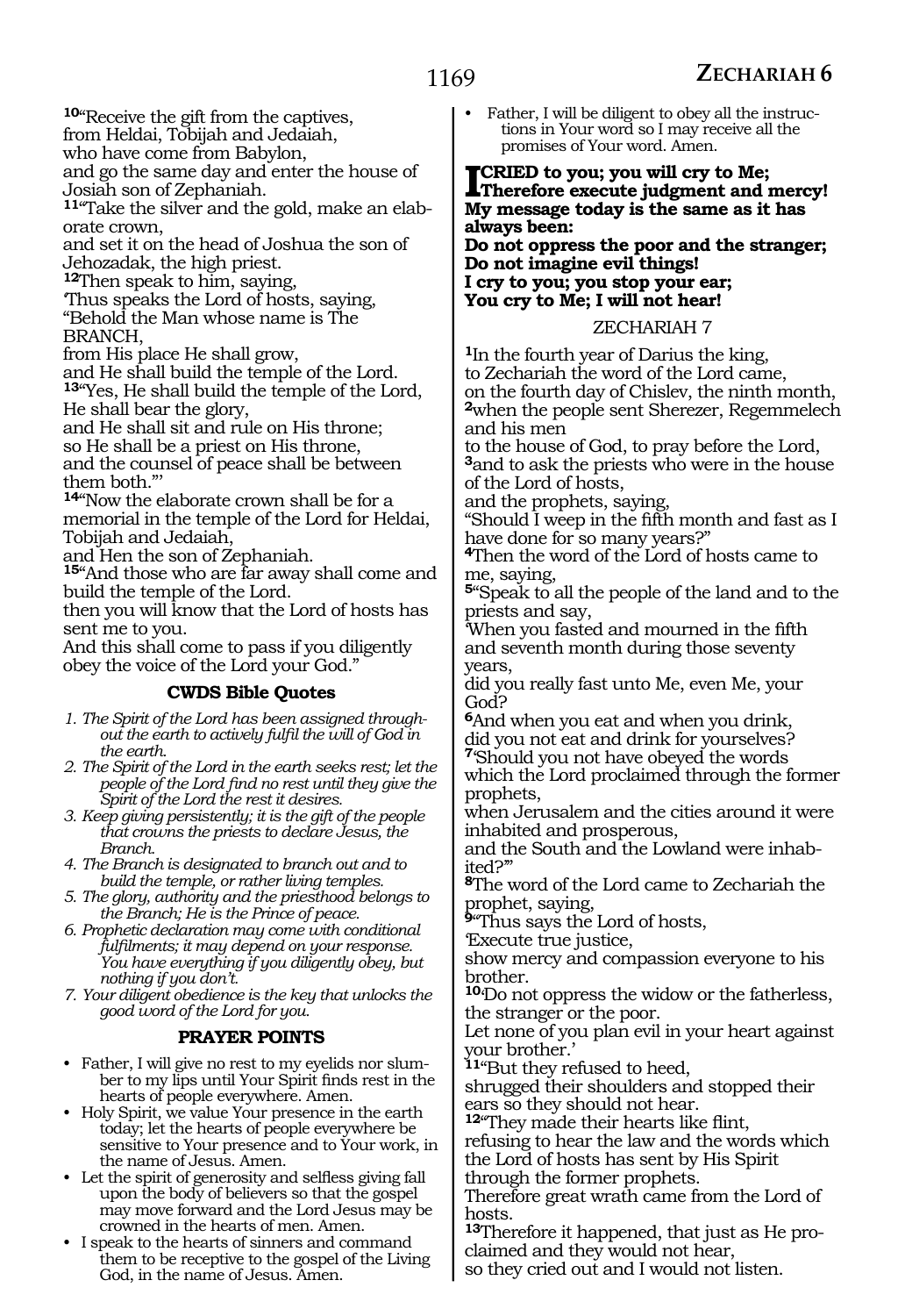1170

**<sup>14</sup>**"But I scattered them with a whirlwind, among all the nations which they had not known.

Therefore the land became desolate after them,

so that no one passed through or returned, for they made the pleasant land desolate."

# **CWDS Bible Quotes**

- *1. Hold fast to the word of God instead of fast for the God of the word or your fast will be rejected.*
- *2. The merciful have the blessing of mercy assigned to them; the mercy and compassion coming from you activates mercy and compassion towards you.*
- *3. The purity of your heart combines with the affliction of your soul in fasting to move God where fasting alone may not.*
- *4. Condition your heart to hear the living God or you will change His heart towards you and remove the favorable conditions for Him to receive you.*
- *5. It cannot be reasonable to expect the Lord to hear you when you refuse to hear Him.*
- *6. Men shrug their shoulders and stop their ears at God but would hate for Him to respond to them in like manner.*
- *7. When the spiritual life of a people is desolate it will spread to the land; it will cause the land to be desolate of them.*

# **PRAYER POINTS**

- • O God, My Father, my heart overflows with love and adoration for You. I will pursue Your laws and precepts to obey them, in the name of Jesus. Amen.
- Loving Father, let Your mercy and compassion flood my heart and my daily life, in the name of Jesus. Amen.
- • I will walk before You Father with a pure heart; I will clothe myself with righteousness so You will receive me always. Amen.
- • My Father, my God, let every spirit of casualness regarding the things of God be driven from the hearts of this generation, in the name of Jesus.
- • Merciful Father, flood the hearts of people in this nation with Your awesome love so that our land will be spared from desolation, in the name of Jesus. Amen.
- • Let the floods of revival sweep this nation and the church, in the name of Jesus. Amen.

**When the Lord returns to Zion To dwell in her midst; When boys and girls Will be playing in the streets; When the seed shall be prosperous, The ground yields her increase; When men will no longer imagine evil nor swear falsely, For the Lord is a hater of these, Then shall strong nations come to Jerusalem, the Lord of hosts to seek!**

#### ZECHARIAH 8

**<sup>1</sup>**Again the word of the Lord came, saying, **<sup>2</sup>**"Thus says the Lord of hosts: 'I was zealous for Zion with great zeal; with great fervor I am zealous for her.' **<sup>3</sup>**"Thus says the Lord,

'I will return to Zion

and dwell in the midst of Jerusalem.

Jerusalem shall be called the City of Truth, the Holy Mountain,

the mountain of the Lord of hosts.'

**<sup>4</sup>**"Thus says the Lord of hosts:

'Old men and old women shall again sit in the streets of Jerusalem,

each one with his staff in hand

because of great age.

**<sup>5</sup>**The streets of the city shall be full of boys and girls playing in the streets.'

**<sup>6</sup>**"Thus says the Lord of hosts,

'If it is marvelous in the eyes of the remnant of people in these days,

will it also be marvelous in My eyes?' says the Lord of hosts.

**<sup>7</sup>**"Thus says the Lord of hosts:

'Behold, I will save My people from the land of the east, and from the west country,

**<sup>8</sup>**I will bring them back and they shall dwell in the midst of Jerusalem.

They shall be My people and I will be their God in truth and in righteousness.'

**<sup>9</sup>**"Thus says the Lord of hosts, 'Let your hands be strong,

you who hear in these days

these words by the mouth of the prophets,

who spoke in the day they laid the foundation

for the house of the Lord of hosts,

that the temple might be built. **<sup>10</sup>**'For before these days,

there were no wages for man

nor any hire for beast of hire.

There was no peace from the enemy for who- ever went out or came in;

for I set all men, everyone against his neigh- bor.

**11**'But I will not treat the remnant of this people as in the former days,'

says the Lord of hosts.

**<sup>12</sup>**'For the seed shall be prosperous,

the vine shall give its fruits,

the ground shall give her increase,

and the heavens shall give their dew.

I will cause the remnant of this people to possess all these.

**<sup>13</sup>**'And it shall come to pass that just as you were a curse among the nations,

O house of Judah and house of Israel,

so will I save you, and you shall be a blessing. Do not fear,

let your hands be strong.'

**<sup>14</sup>**"For thus says the Lord of hosts:

'Just as I determined to punish you,

when your fathers provoked Me to wrath,' says the Lord of hosts,

'and I would not relent,'

**<sup>15</sup>**'so again in these days,

I am determined to do good,

to Jerusalem and to the house of Judah. Do not fear.

**<sup>16</sup>**'These are the things that you shall do: speak each man the truth to his neighbor.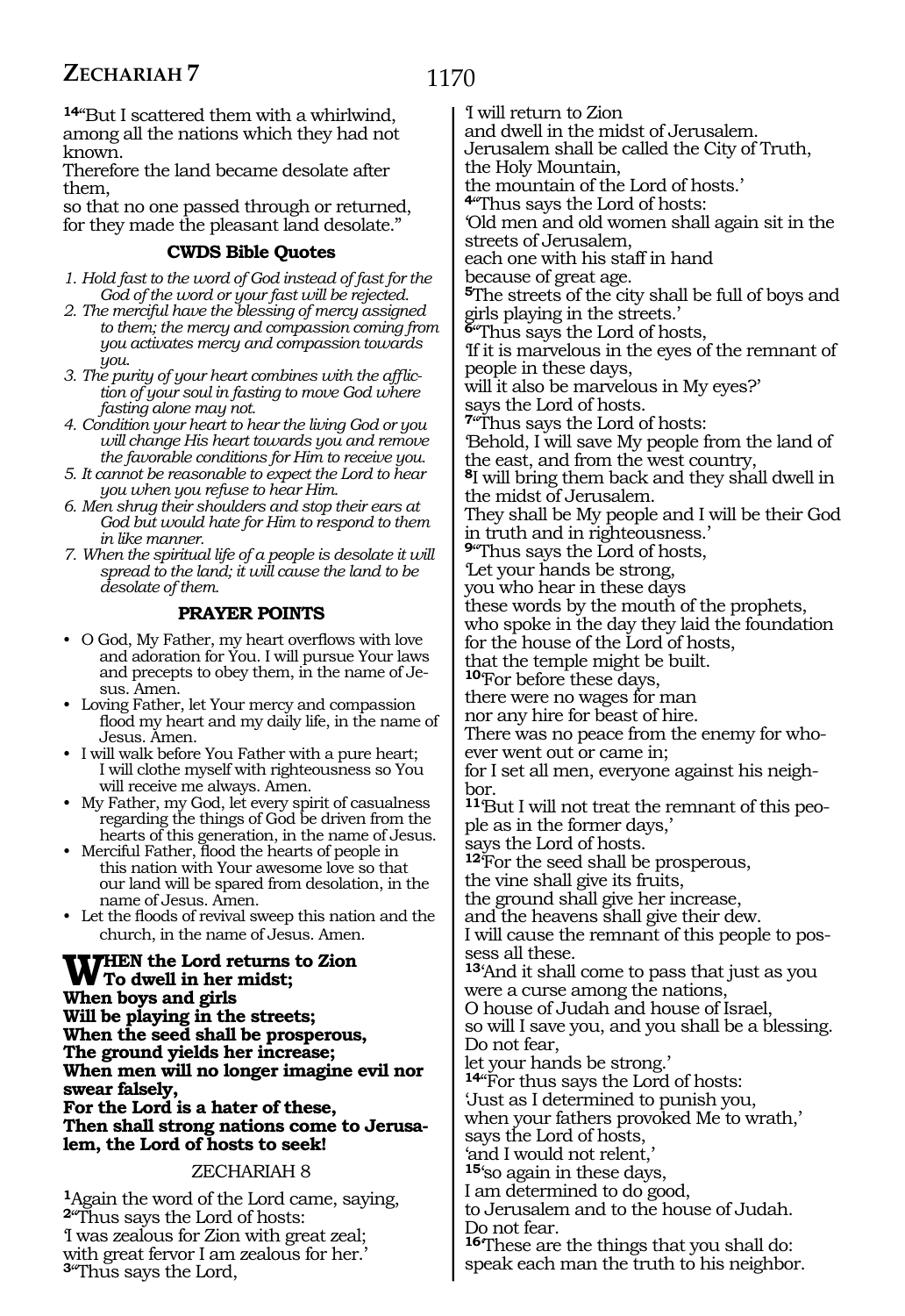**shout!**

Give judgment in your gates for truth, justice and peace.

**<sup>17</sup>**'Let none of you imagine evil in your hearts against your neighbor and love no false oath. For all these are things that I hate.' says the Lord."

**<sup>18</sup>**And again the word of the Lord of hosts came to me, saying,

**<sup>19</sup>**"Thus says the Lord of hosts,

'The fast of the fourth month, the fast of the fifth

the fast of the seventh and the fast of the tenth,

shall be joy and gladness and cheerful feasts for the house of Judah.

'Therefore love the truth and peace.'

**<sup>20</sup>**"Thus says the Lord of hosts:

'Peoples shall come,

inhabitants of many cities;

**21**the inhabitants of one city shall go to another, saying,

"Let us continue to go and pray before the Lord, and seek the Lord of hosts.

I myself will also go."

**<sup>22</sup>**Yes, many people and strong nations shall come to seek the Lord of hosts in Jerusalem, and to pray before the Lord.'

**<sup>23</sup>**"Thus says the Lord of hosts:

'In those days, ten men from every language of the nations,

shall grasp the sleeve of a Jew, saying, "Let us go with you, for we have heard that

# God is with you.""

# **CWDS Bible Quotes**

- *1. Your relationship with the Lord is of great value to Him; it moves Him to jealousy for you and good thoughts perpetually.*
- *2. God's desire for His people is passionate; He lives among you and in you.*
- *3. The presence of the Lord makes you a person of truth; He is the truth.*
- *4. It is definitely good to trust the heart that overflows with goodness for you, with your destiny.*
- *5. You may have had a reputation as a curse among the nation, but salvation turns it around and makes you a blessing.*
- *6. Your turning around releases your turnaround, fruitfulness, increase and prosperity.*
- *7. God is determined to do you good if you have a determination of truth, peace and love in your heart.*
- *8. Your fast will be joy, gladness and cheerfulness if you hold fast the righteous ways of the Lord.*
- *9. The presence of the Lord in you attracts many peoples and strong nations to you. The presence of the Lord subdues strong nations; cultivate the presence of the Lord.*

# **PRAYER POINTS**

- • Great and glorious God, Your steadfast love amazes and overwhelms me; teach me to love You with the same avid passion and pursuit, in the name of Jesus. Amen.
- God of truth and justice, let every lying, deceptive spirit be driven away from this nation and let truth reside in our hearts. Amen.
- I shall be a blessing and not a curse; Father, I

thank You that the blood of Jesus erases my history and rewrites my destiny, in the name of Jesus.

- Make my household a candidate for Your goodness today, Father, in the name of Jesus.
- Omnipotent God, I treasure Your presence in Me. Your presence makes me strong, in the name of Jesus.

**Rejoice and shout, O Zion, Your King comes bringing salvation, Riding on an ass, on the colt of a donkey, Lowly and meek; my eyes have seen Him! His dominion shall be from the ends of the earth and from sea to sea. By the blood of His covenant He has set many prisoners free. Great in beauty and goodness all about, Speaking peace to the nations; rejoice and** 

#### ZECHARIAH 9

**<sup>1</sup>**The burden of the word of the Lord, against the land of Hadrach, and Damascus its resting place,

(for the eyes of men, and all the tribes of Israel are on the Lord);

**<sup>2</sup>**also against Hamath, which borders on it, and against Tyre and Sidon, though they are very wise.

- **<sup>3</sup>**For Tyre built herself a tower,
- heaped up silver like the dust,
- and gold like the mire of the streets.
- **<sup>4</sup>**Behold, the Lord will cast her out;
- He will destroy her power in the sea, and she will be devoured by fire.
- **<sup>5</sup>**Ashkelon shall see it and fear.
- Gaza also shall be filled with sorrow,

and Ekron, for He disappointed her expectations.

- The king shall perish from Gaza, and Ashkelon shall not be inhabited. **<sup>6</sup>**A mixed race shall settle in Ashdod,
- and I will cut off the pride of the Philistines.

**<sup>7</sup>**I will take the blood from his mouth,

and the abominations from between his teeth. But he who remains, even he, shall be for our God;

and shall be like a governor in Judah, and Ekron like a Jebusite.

**<sup>8</sup>**I will encamp around My house because of the army,

because of him who passes by and him who returns.

No more shall an oppressor pass through them, for now I have seen with My eyes! **<sup>9</sup>**Rejoice greatly, O daughter of Zion! Shout, O daughter of Jerusalem! Behold, your King is coming to you.

He is just and having salvation,

lowly and riding on a donkey,

a colt, the foal of a donkey.

**<sup>10</sup>**I will cut off the chariot from Ephraim, and the horse from Jerusalem.

The battle bow shall be cut off.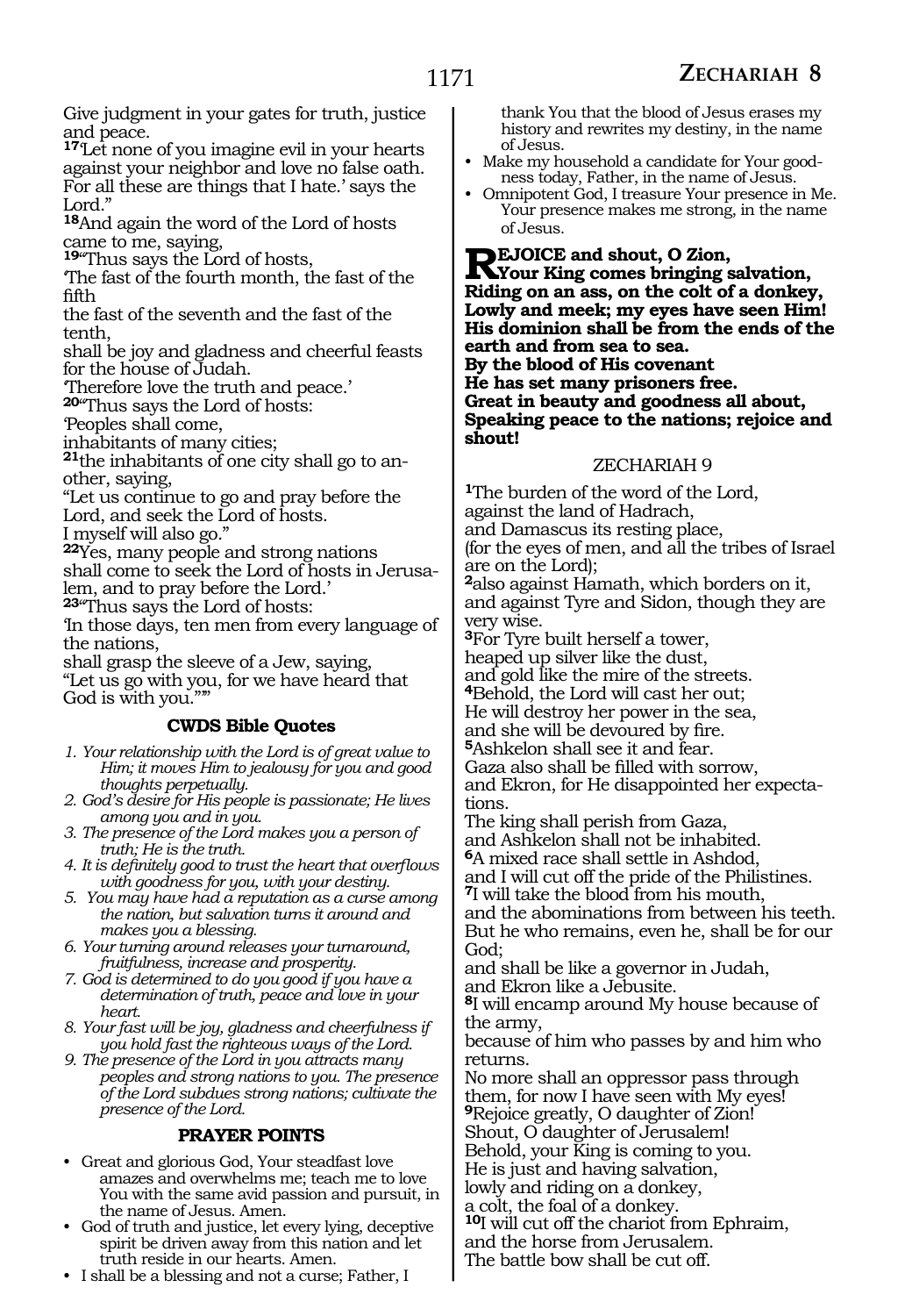1172

He shall speak peace to the nations. His dominion shall be from sea to sea, and from the River to the ends of the earth. **<sup>11</sup>**As for you also,

because of the blood of your covenant,

I will set your prisoners free from the pit with no water.

**<sup>12</sup>**Return to your stronghold, you prisoners of hope.

Even today I declare, I will restore double to you.

**<sup>13</sup>**For I have bent Judah, My bow,

fitted the bow with Ephraim,

and raised up your sons, O Zion,

against your sons, O Greece,

and made you like the sword of a mighty man. **<sup>14</sup>**Then the Lord will be seen over them,

and His arrow will go forth like lightning.

The Lord God will blow the trumpet,

and go with whirlwinds from the south.

**<sup>15</sup>**The Lord of hosts will defend them. They shall devour and subdue with sling stones,

and shall drink and make a noise as if with wine.

They shall be filled with blood like basins, like the corners of the altar.

**<sup>16</sup>**The Lord their God will save them in that day as the flock of His people.

For they shall be like the jewels of a crown, lifted like a banner over His land.

**<sup>17</sup>**For how great is His goodness,

and how great is His beauty.

Grain shall make the young men cheerful, and new wine shall make the young women glad.

# **CWDS Bible Quotes**

- *1. Keep your eyes on the Lord for if the Lord sets His eyes against you; every eye will look at Him with awe and amazement.*
- *2. Heap up treasures to your heart's full, but if your heart is not on Him, your treasure, He will heap His fury on you.*
- *3. When the source of your strength is destroyed you are destroyed in it; make the Lord the source of your strength for He cannot be destroyed.*
- *4. If your hope and expectation is on man you will be dried up when they are; the spring of living water never gets dry.*
- *5. How far will mercy go to make you His! Mercy cleanses the mouth of blood and picks abomination meticulously from between the teeth. Mercy took your case to a cross of excruciating pain.*
- *6. Camp in the secret place of the Lord and make Him your resting place and He will camp around you to shield you.*
- *7. The eye that pierced time and placed a King on a donkey's colt, placed His dominion from one end of the earth to the next, placed the message of peace in His mouth and placed you in His saving grace.*
- *8. God will bend you as a bow and fit others in you to plunder the kingdom of darkness.*
- *9. Effort and sacrifice liberate from the bondage of sin but the wise surrenders to the bondage of hope.*
- *10. An unwavering belief and commitment to your expectation of redemption from the earth makes you a prisoner to that expectation, a prisoner of hope.*
- *11. The King of kings and Master jeweler sees the redeemed as a precious, extra special jewel; a crown jewel and a banner over His land.*

#### **PRAYER POINTS**

- • Great and glorious God, all my hope and expectation is on You; my eyes look to You and refuse to be distracted. Amen.
- • Father God, You are the source of my strength, the treasure of my heart and my well that never runs dry. Amen.
- • Eternal Creator, you are my King and my God, and a shield of defence around me that can never be breached. Amen.
- • Most high God, thank You for Your saving grace that reached her hands down through time and enclosed me in her glorious embrace, in the name of Jesus. Amen.
- • I am a prisoner of hope, hopelessly and joyfully bound to my glorious expectation of redemption, in the name of Jesus.
- Thank You Father for making Your people glorious among all jewels to You, a crown jewel; parade us as a banner over Your land, in the name of Jesus.

**TO** be strengthened in the Lord,<br>To walk up and down in His name;<br>Out of Indeb abell came the comparation **Out of Judah shall come the cornerstone, Out of him shall come the nail! The Lord shall punish the shepherds; He shall punish the goats; Ask Him for rain and He will send showers To water the grass all about!**

# ZECHARIAH 10

**<sup>1</sup>**Ask the Lord for rain in the time of the flashing rain. The Lord will make bright clouds and make rain come showering down on the grass in the field for everyone. **<sup>2</sup>**For the idols speak vanity, and the diviners envision lies, and tell false dreams. They give comfort in vain, therefore the people wend their way like sheep, they are in trouble because they have no shepherd. **<sup>3</sup>**"My anger is kindled against the shepherds, and I punished the goatherds. For the Lord of hosts will visit His flock, the house of Judah, and will make them as His royal horse in the battle. **<sup>4</sup>**From him comes the cornerstone, from him the nail proceed, from him the battle bow, from him every ruler together. **<sup>5</sup>**They shall be like mighty men, who tread down their enemies in the battle, in the mire of the streets. They shall fight because the Lord is with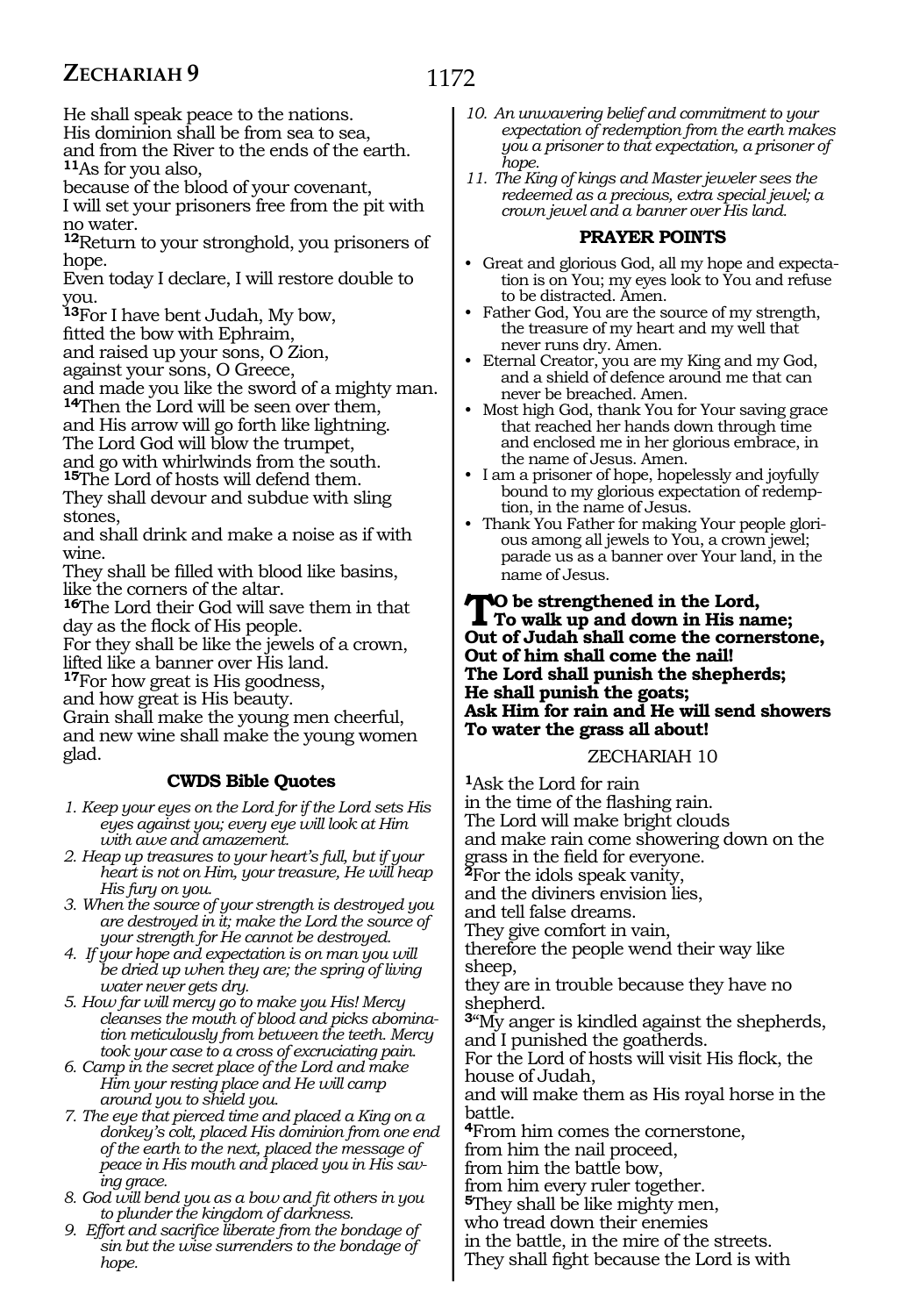them,

and the horses and riders shall be confounded.

**<sup>6</sup>**And I will strengthen the house of Judah, and I will save the house of Joseph.

I will bring them back because I have mercy on them.

Then they shall be as though I had never cast them off,

for I am the Lord their God and I will hear them.

**<sup>7</sup>**Those of Ephraim shall be like a mighty man, and their hearts shall rejoice as with wine. Their children shall see it and be glad;

their heart shall rejoice in the Lord.

**<sup>8</sup>**I will whistle for them and gather them,

for I will redeem them;

and they shall increase as they once increased.

**<sup>9</sup>**I will sow them among the peoples,

and they shall remember Me in far countries. they shall live together with their children, and they shall return.

**<sup>10</sup>**"I will also bring them again out of the land of Egypt,

and gather them from Assyria.

I will bring them into the land of Gilead and Lebanon,

until no more room is found for them. **<sup>11</sup>**He shall pass through the sea with affliction, and strike the waves of the sea:

and all the depths of the River shall dry up. Then the pride of Assyria shall be brought down,

**<sup>12</sup>**and the scepter of Egypt shall depart. And I will strengthen them in the Lord, and they shall walk up and down in My name," says the Lord.

# **CWDS Bible Quotes**

- *1. Though it is the season for rain, recognize your source, ask the Lord for rain.*
- *2. The Lord is ready to send showers with the pomp of flashing clouds and the lasting impact of grass for everyone.*
- *3. Idolatry, demon-worship and witchcraft are a direct result of poor leadership in a nation; it brings delusion and falsehood that puts a nation in trouble.*
- *4. Shepherds are charged with the people, but the people are God's flock; when the Lord visits them to lift them up He will visit the shepherds for judgment.*
- *5. As was fulfilled in Christ, the cry of a ruler, the cornerstone, the tent peg is in you. We are God's royal house.*
- *6. When God restores, He removes sin and makes you as if you never sinned and as if you were never cast away.*
- *7. Salvation is cause for unexplainable, uncontainable joy; it makes the heart respond to the grace of the Lord.*
- *8. The Lord places His name on you for you to wear with glory and to walk up and down in. Walk around gracefully robed in the name of the Lord.*

# **PRAYER POINTS**

- Father God, the source from whom all good things flow; open up the heavens and send Your rain down upon us, in the name of Jesus.
- • By the power in the blood of Jesus, let every demonic, witchcraft, contrary spirit and every spirit that troubles our land, be driven out by fire, in the name of Jesus.
- • By the grace of the living God, we speak accountability, integrity and Godly fear into the hearts of every pastor charged with shepherding the flock of the Lord. Amen.
- King of kings, Lord of lords, ruler of all ages, speak from within me, display Yourself through me, in the name of Jesus.
- • Jesus, thank You for submitting Yourself to the shame, pain and punishment of the cross; the extent You went to purchase my forgiveness is a reflection of how far You have cast my sins away from me.
- • I am saved and I cannot contain it; my heart breaks out with rejoicing, my lips with singing and my feet with dancing; I wear His name with glory and walk up and down in it. Amen.

# **FOR thirty pieces of silver I was valued,**<br>"Cast it in the potter's hands!"<br>In my hand are two staffs. **In my hand are two staffs; They are named Beauty and Bonds. When I cut Beauty in two, I will break my covenant!**

#### ZECHARIAH 11

**<sup>1</sup>**Open up your doors, O Lebanon, that fire may devour your cedars. **2**Wail, O cypress for the cedar has fallen, because the mighty trees are ruined. Wail, O oaks of Bashan, for the vintage forest has come down. **<sup>3</sup>**There is the sound of wailing shepherds! For their glory is in ruins. There is the sound of roaring lions! For the pride of Jordan is in ruins. **<sup>4</sup>**Thus says the Lord my God. **<sup>5</sup>**"Feed the flock for slaughter, whose owners slay them and feel no guilt. Those who sell them say, 'Blessed be the Lord for I am rich;' and their own shepherds do not pity them. This is what the Lord says, **<sup>6</sup>**"For I will no longer pity the inhabitants of the land, but, behold I will deliver everyone into his neighbor's hand and into the hand of his king. They shall attack the land, and I will not deliver them from their hands." **<sup>7</sup>**So I fed the flock for slaughter, even the poor of the flock. And I took for myself two staves; one I called Beauty and the other I called Bonds; and I fed the flock. **<sup>8</sup>**I dismissed the three shepherds in one month. My soul loathed them and their soul also hated me.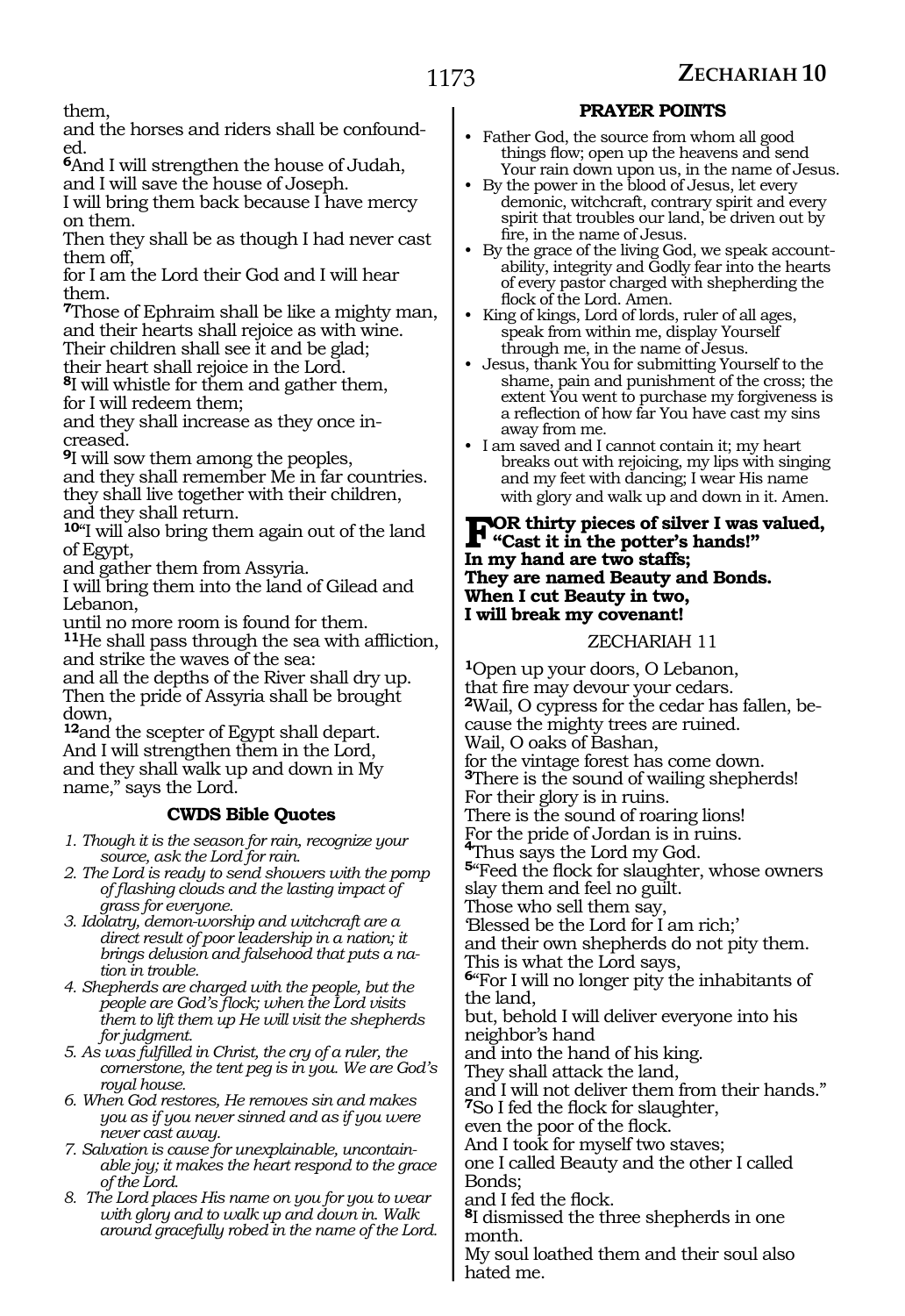**<sup>9</sup>**Then I said, "I will not feed you! Let what is dying die,

and that which is perishing perish.

Let those who are left eat each others' flesh."

**<sup>10</sup>**And I took my staff Beauty and cut it in two, that I might break the covenant which I made with all the peoples.

**<sup>11</sup>**So on that day it was broken.

Thus the poor of the flock who were watching me, knew that it was the word of the Lord. **<sup>12</sup>**Then I said to them,

"If it is agreeable with you, give me my wages; and if not, refrain."

So they weighed out what they thought right, thirty pieces of silver.

**<sup>13</sup>**And the Lord said to me,

"Throw it to the potter,

that good price at which they valued Me."

So I took the thirty prices of silver

and threw them in the Lord's house for the potter.

**<sup>14</sup>**Then I cut in two my other staff, Bonds, that I might break the brotherhood

between Judah and Israel.

**<sup>15</sup>**And the Lord said to me,

"Take for yourself the instruments of a foolish shepherd.

**<sup>16</sup>**For indeed, I will raise up a shepherd in the land who will not care for those who are cut

off, nor seek the young one,

nor heal those who are broken,

nor feed those who still stand.

But he will eat the flesh of the fat and tear their hooves in pieces!

**<sup>17</sup>**"Woe to the worthless shepherd

who leaves the flock!

The sword shall be against his arm

and against his right eye.

His arm shall completely wither,

and his right eye shall be totally blinded."

#### **CWDS Bible Quotes**

*1. If you do not close the door to sin you open the door to your own destruction.* 

- *2. You will reluctantly open up your glory to be spoiled if you close yourself to the glory of God that cannot be spoiled.*
- *3. You may choose to be His sheep or a flock of slaughter designated for destruction.*
- *4. The sword you trust is the sword that will thrust you through if you refuse to trust the Lord.*
- *5. The hand that delivered you from danger will deliver you to danger if you fail to acknowledge His hand in it all.*

*6. Maintain the beauty of the relationship you have with God because of covenant and blood, or the Lord will break beauty to reflect the beautiful covenant you have broken.*

*7. The thirty pieces of silver cast into the house of the Lord echoes from the prophecy, sounded in painful fulfilment and is heralded throughout time as a call to salvation.*

*8. Beauty and Bonds are broken, covenant and brotherhood destroyed, but the price has been paid for a new covenant with strong and unbreakable brotherhood; not in silver but in blood.*

*9. Shepherds will be held accountable and responsi-*

*ble for dereliction of duty and abuse of responsibility.*

#### **PRAYER POINTS**

- • I soak myself in the blood of Jesus to keep away every spirit of sin from my life and to open the gates wide to the glory of the living God. Amen.
- • Jesus my good, good Shepherd, You are my boast and my confidence; I will trust in You and not be ashamed, in the name of Jesus.
- My Father, my God, I am because You are; I have because You did. I am nothing outside of You. I thank You for Your grace upon my life and Your protection and deliverance, in the name of Jesus.
- Jesus my Savior, my relationship with You is the most valuable treasure of my life, I will maintain and service it every day.
- Let the thirty pieces of silver cast to the floor of the temple that faithful day, ring out a call to faithfulness in the heart of believers. Amen.
- • Thank You Jesus for paying the price in blood to bind me with bands of love that cannot be broken. Amen.

# **THEY** shall look upon Me whom they<br>
Not for lim they shall mey me

**Yes, for Him they shall mourn In bitterness, so much bitterness, As one mourns for an only son, the firstborn!**

**Upon the house of David I will pour out, A spirit of supplication, and also of grace; I will transform their feebleness, And they shall look upon Me whom they have pierced!**

#### ZECHARIAH 12

**<sup>1</sup>**The burden of the word of the Lord against Israel.

Thus says the Lord who stretched out the heavens,

and laid the foundation of the earth, and formed the spirit of man within him, **<sup>2</sup>**"Behold, I will make Jerusalem a cup of drunkenness to the people all around her, when they lay siege against Judah and Jerusalem.

**3**"In that day I will make Jerusalem a burdensome stone,

a very heavy stone for all the peoples.

All who would haul it away will surely be cut in pieces.

All nations of the earth are gathered together against it.

**<sup>4</sup>**In that day," says the Lord,

"I will strike every horse with confusion, and its rider with madness;

I will open My eyes on the house of Judah,

and will strike every horse of the peoples with blindness.

**<sup>5</sup>**"And the governors of Judah shall say in their heart,

'The inhabitants of Jerusalem are my strength in the Lord of hosts, their God.'

**6**"In that day I will make the governors of Judah like a hearth of fire in the woodpile,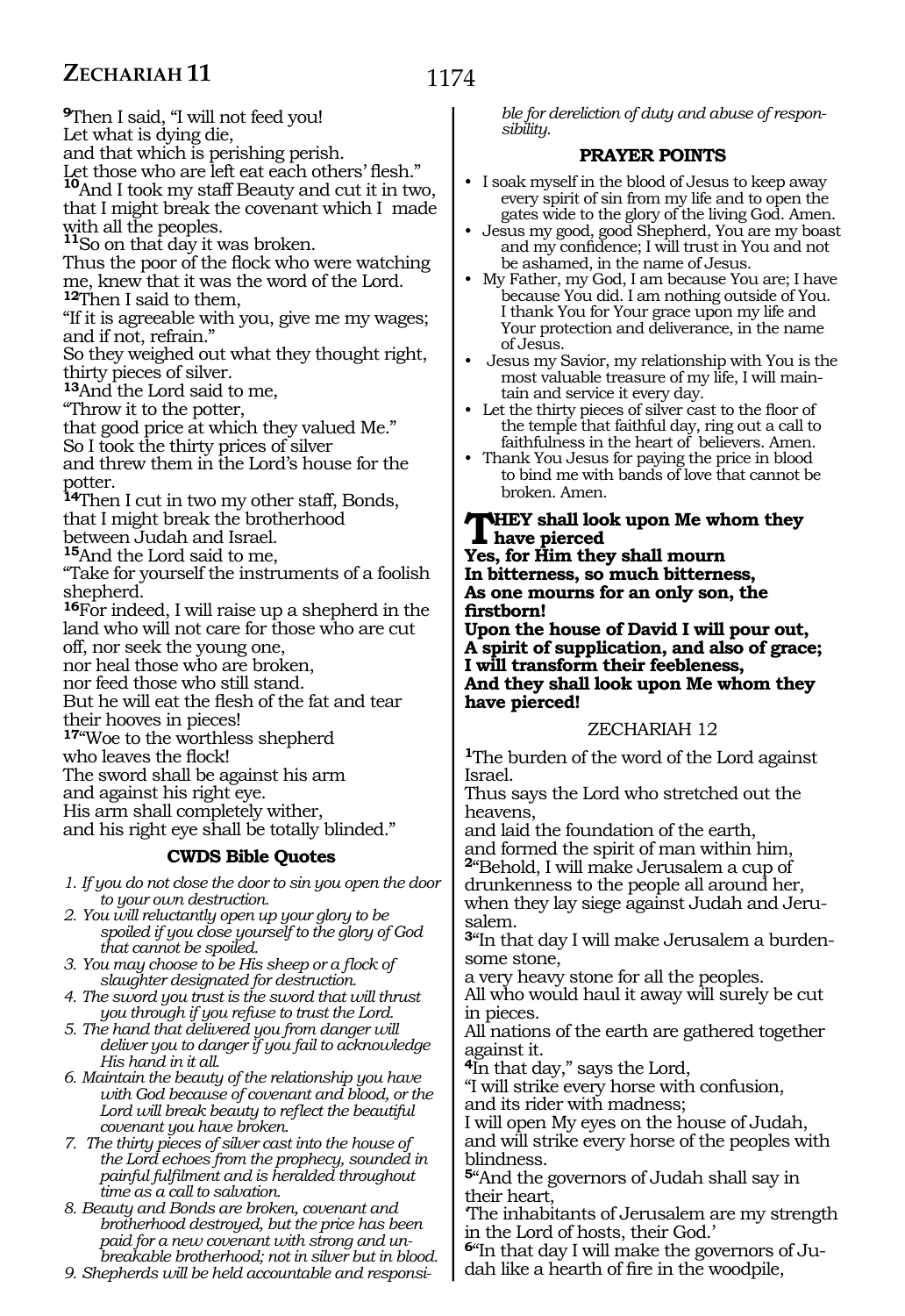and like a torch of fire is in sheaves;

they shall devour all the surrounding peoples on the right and on the left;

but Jerusalem shall be inhabited again in her own place, even in her boundaries.

**<sup>7</sup>**"The Lord shall also save the tents of Judah first,

so the glory the house of David and the glory of the inhabitants of Jerusalem,

will not become greater than that of Judah. **8**"In that day the Lord will defend the inhabitants of Jerusalem.

He who is feeble among them in that day shall be like David,

and the house of David shall be like God, like the angel of the Lord before them.

**9**"It shall be in that day that I will seek to destroy all the nations that come against Jerusalem.

**<sup>10</sup>**"And I will pour on the house of David, and on the inhabitants of Jerusalem,

the Spirit of grace and supplication.

Then they will look on Me whom they have pierced.

Yes, for Him they will mourn as one mourns for his only son,

and be in bitterness for Him, as one grieves for

11"In that day there shall be a great mourning in Jerusalem,

like the mourning of Hadad-rimmon in the valley of Megiddo.

**<sup>12</sup>**And the land shall mourn, every family by itself:

the family of the house of David by itself, and the wives by themselves;

the family of the house of Nathan by itself, and their wives by themselves;

**<sup>13</sup>**the family of the house of Levi by itself, and their wives by themselves;

the family of Shimei by itself, and their wives by themselves,

**<sup>14</sup>**and all the families that remain, every family by itself, and their wives by themselves."

#### **CWDS Bible Quotes**

*1. The favor of the Lord on you is like refreshing rain that the earth cannot argue with, but must accept that it is above them and it is from above them.*

*2. Too heavy to heave, too hot to handle, too protected to be perturbed, too anointed to be affected.*

*3. The Lord who distinguishes you under the heavens stretched out the heaven, and who distinguishes you in the earth, laid the foundation of the earth, and who distinguishes you before man, placed the breath in man.*

*4. When the Lord opens His eyes on you, He blinds the eyes of the enemy and immobilizes their weapons of war.*

*5. When the Lord defends you He makes your feeble strong and weakens opposing hands, for every power is powerless before Him.*

*6. The spirit of grace and supplication may enter through pain and mourning but will resonate in joy and gladness.*

- *7. The spirit of grace is twinned with supplication, for although grace is free and unmerited, it is sustained by prayer.*
- *8. The house of Daivd shall be as God; a prophecy of Jesus; a prophecy of His offspring; a prophecy of the Holy Spirit..*
- *9. The eyes that look through history at the One who was pierced may have missed the weight of its significance; the eyes that looked with anger at the One who they pierced had confused satisfaction; the heart that sees the One who was pierced bows with grateful appreciation.*

#### **PRAYER POINTS**

• Father God, shine the light of Your countenance upon me and favor me, in the name of Jesus.

• Merciful Lord, I come to You because there is nothing and no one greater than You; exalt me above every circumstance in my life, in the name of Jesus.

• Open Your eyes on me for good, O Lord; cause my enemies to melt away, in the name of Je- $S11S$ .

- Let the spirit of grace and supplication rest upon my household and upon this nation, in the name of Jesus.
- • My heart gratefully, yet painfully looks to the cross upon Him who they pierced; I am amazed at Your sacrifice everyday Jesus. Amen.

# **WHAT** are these wounds in Your hands?<br> **W** This shall be their question.

**And He will answer with words of great pain,**

**"I was wounded in the house of My friends!"**

**Where is the Shepherd; why do you run? They smote the Shepherd; the sheep are gone.** 

**But there is a third part that shall be kept alive,** 

#### **Who will be refined as silver, and as gold tried!**

# ZECHARIAH 13

**<sup>1</sup>**"In that day a fountain shall be opened for the house of David

and for the inhabitants of Jerusalem,

for sin and for uncleanness.

**<sup>2</sup>**It shall be in that day," says the Lord of hosts, "that I will cut off the names of the idols from the land,

and they shall be remembered no more. I will also cause the prophets and the unclean spirit to depart from the land.

**<sup>3</sup>**It shall come to pass that if anyone still prophesies,

that his father and mother who begot him will say to him,

'You shall not live, because you speak lies in the name of the Lord.'

And his father and his mother who begot him, shall thrust him through when he prophesies. **<sup>4</sup>**"And it shall be in that day,

that every prophet will be ashamed of his vision when he prophesies;

they will not wear a robe of coarse hair to de-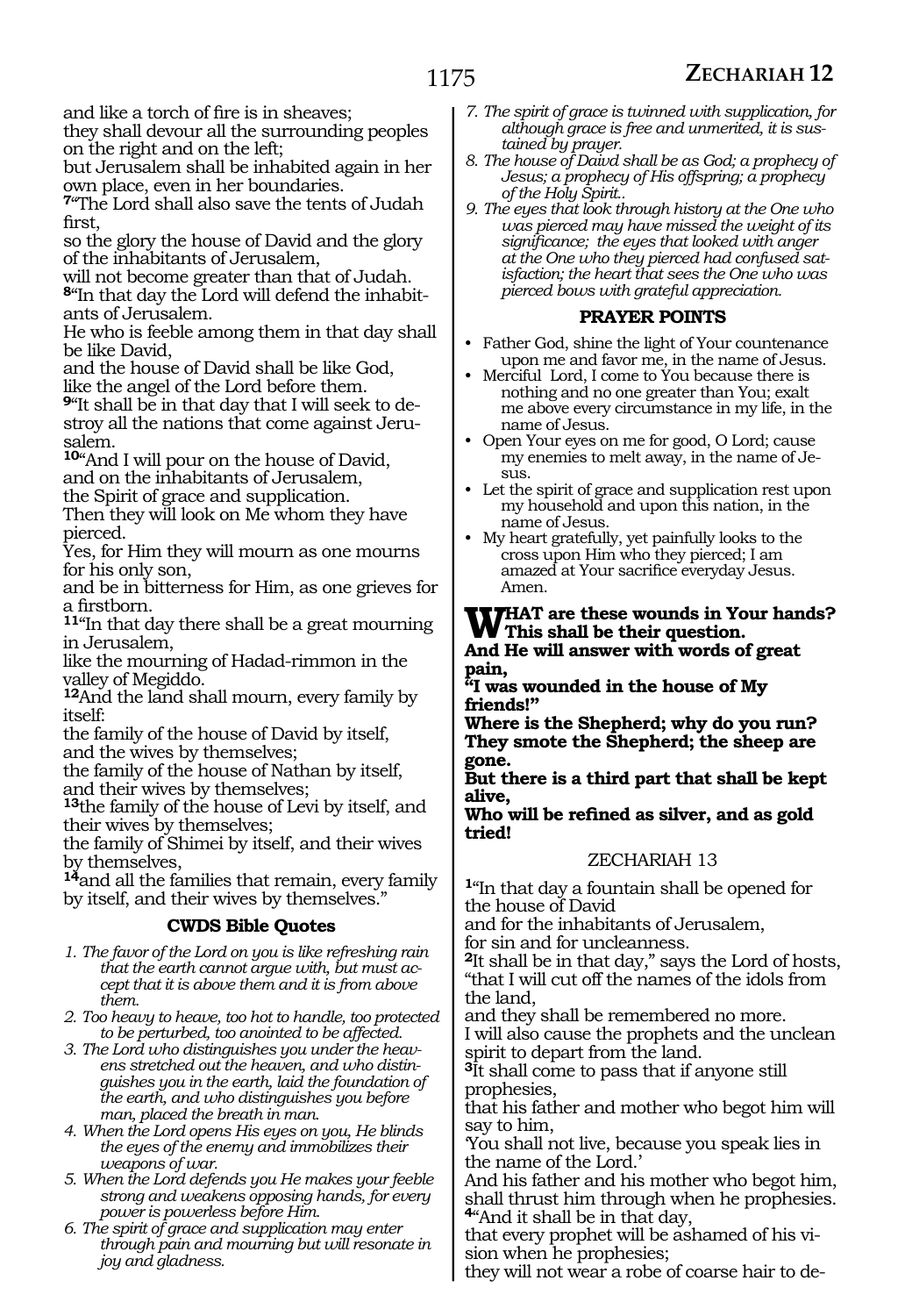ceive.

**<sup>5</sup>**But he will say, 'I am no prophet, I am a farmer;

for a man taught me to keep cattle from my youth.'

**<sup>6</sup>**And one will say to him,

'What are these wounds in your hands?' "And he will answer,

'I was wounded in the house of my friends.' **<sup>7</sup>**"Awake against My Shepherd, O sword;

against he who is My Companion," says the Lord of hosts.

"Strike the Shepherd, and the sheep will be scattered;

then I will turn My hand against the little ones.

**<sup>8</sup>**And it shall come to pass in all the land," says the Lord,

"that two-thirds in it shall be cut off and die, "but one-third shall be left in it.

**<sup>9</sup>**I will bring the one-third through the fire, and will refine them as silver is refined,

and test them as gold is tested.

They will call on My name, and I will answer them.

I will say, 'This is My people';

and each one will say,

The Lord is my God.

# **CWDS Bible Quotes**

*1. Love has opened up a fountain filled with blood that remains the only powerful and effective source of cleansing for sin.*

- *2. Every practice that cuts a land off from God should be cut off from the land.*
- *3. Family and relationship should never dictate partiality in judging holy things; if they turn against the Lord by their choice you turn from them to make the Lord your only choice.*
- *4. The wounds in His hands were received from intentional friendly fire and were accepted on behalf of the friends who wounded Him.*
- *5. He considers you a friend and still reaches out to you from the cross, although your resistance perpetuates His wounds.*
- *6. He considers you a friend and still reaches out to you from the cross, although His hands are pierced and throbbing and it pains Him to touch you in your uncleanness.*

*7. The shepherds are targeted because the flock is as sound as the shepherd, cover your pastors and husbands proactively to cover yourself, your home and the church.*

*8. The Shepherd was smitten but rose again stronger and with divine power; the sheep were scattered but are now together more resolute, organized, and connected with their Head.*

*9. The fire is refining a remnant who will mature with heat, resiliently calling the Lord their God and who the Lord will call His people.*

# **PRAYER POINTS**

- Lord Jesus, I wash myself daily in the fountain filled with Your blood, amazed at how fortunate I am to have such an awesome Lord, in the name of Jesus. Amen.
- • O God of power and might, let every demonic practice in this nation that attracts your anger

receive angelic rebuke, in the name of Jesus.

- Jesus my Lord, help me never to wound Your already broken heart; help me never to hurt Your wounded hands extended, help me never to place You on the cross a second time, in the name of Jesus.
- • Let the fire of the Living God surround our pastors and ministers to repel every evil attack of the enemy against them, in the name of Jesus.
- • Father God, raise up intercessors in our local churches to cover their leaders from enemy fire, in the name of Jesus.

**Living waters, flowing stream, Bringing life to every sea, When all nations shall come From year to year to worship Him, And the bells on every horse Are all ringing with one chord, And the melody sweet, Is HOLINESS TO THE LORD!**

#### ZECHARIAH 14

**<sup>1</sup>**Behold the day of the Lord is coming, and your spoil will be divided in your midst. **<sup>2</sup>**For I will gather all the nations to battle against Jerusalem;

the city shall be taken,

the houses rifled and the women ravished. Half the city shall go into captivity,

but the remnant of the people shall not be cut off from the city.

**<sup>3</sup>**Then the Lord will go forth and fight against

those nations,<br>as He fights in the day of battle.

<sup>4</sup>And in that day His feet will stand on the Mount of Olives,

which faces Jerusalem on the east.

And the Mount of Olives shall be split in two, from east to west,

making a very large valley;

half of the mountain shall move toward the north,

and half of it toward the south.

**<sup>5</sup>**Then you shall flee through the valley of My mountain,

for the mountain's valley shall reach to Azal. You shall flee as though you fled from the earthquake in the days of Uzziah king of Ju- dah.

And the Lord my God will come,

and all the saints with You.

**<sup>6</sup>**It shall come to pass in that day,

that there will be no light;

the lights will diminish. **<sup>7</sup>**It shall be one day which is known to the Lord;

neither day nor night.

But at the evening time it shall happen that it will be light.

**<sup>8</sup>**In that day it shall be

that living waters shall flow from Jerusalem: half of them toward the eastern sea;

and half of them towards the western sea.

In both summer and winter it shall occur.

**<sup>9</sup>**And the Lord shall be King over all the earth.